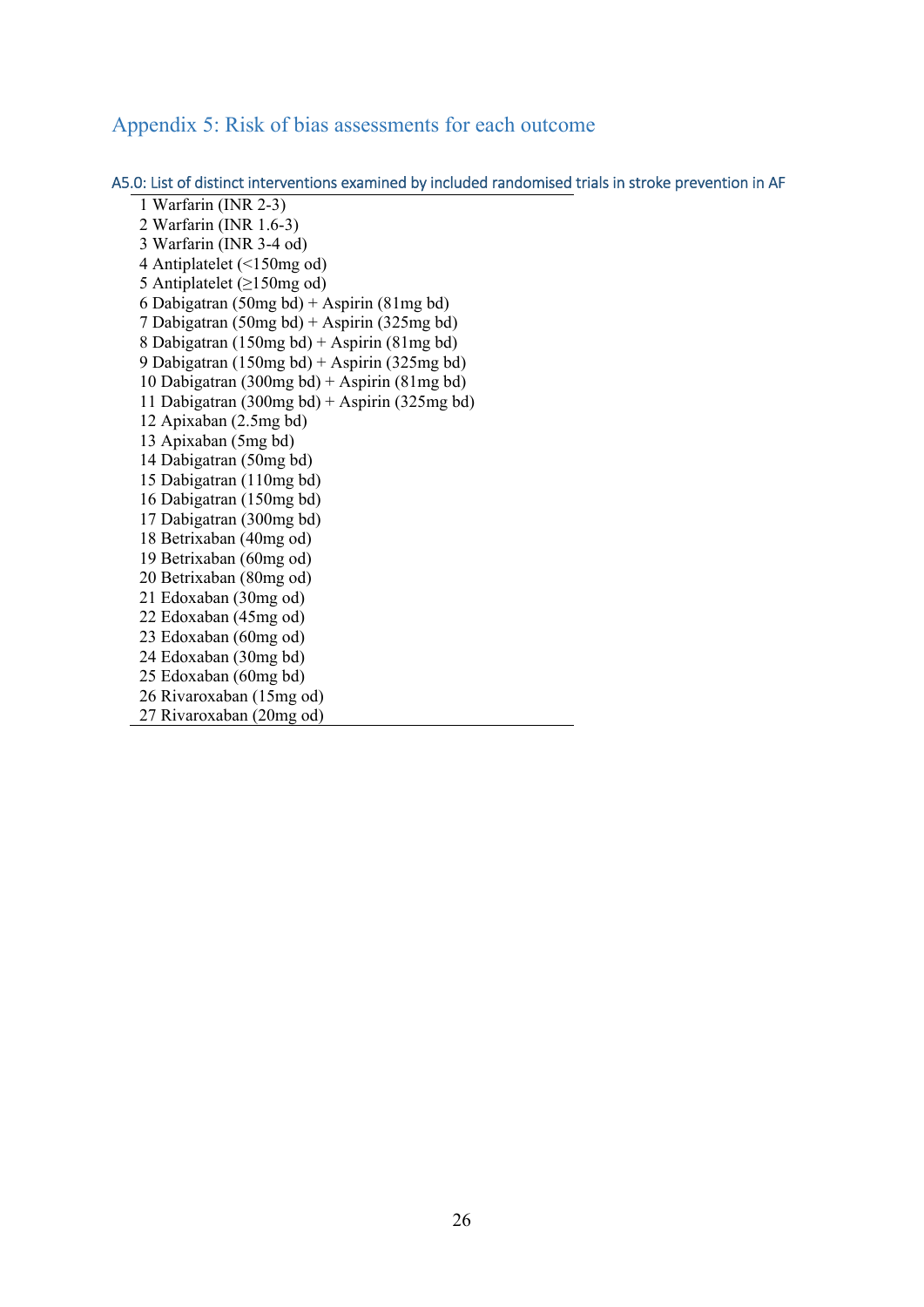# A5.1: Included trials and risk of bias assessment for stroke or systemic embolism

|                          |                                  | Seque                   | Alloc                    | Blind                          | Blind                   | Incom                   |                         |
|--------------------------|----------------------------------|-------------------------|--------------------------|--------------------------------|-------------------------|-------------------------|-------------------------|
| Study                    | Interventions compared           |                         |                          |                                |                         |                         | J                       |
| <b>ACTIVE W</b>          | 1, 4                             | $+$                     | $+$                      |                                | $+$                     | $+$                     | $\ddot{?}$              |
| <b>AFASAK</b>            | 1, 4                             | $+$                     | $+$                      |                                | $\ddot{\bm{c}}$         | $\pm$                   | $\overline{\mathbf{?}}$ |
| <b>AFASAK II</b>         | 1, 5                             | $+$                     | $\ddot{\mathbf{?}}$      |                                | $\pm$                   | $\pm$                   | $\overline{\mathbf{?}}$ |
| AF-ASA-VKA-CHINA         | 2,4                              | $\overline{\mathbf{?}}$ | $\overline{\phantom{0}}$ |                                |                         | $+$                     | $\ddot{\bm{c}}$         |
| AF-DABIG-VKA-JAPAN       | 2, 15, 16                        | $\overline{\mathbf{?}}$ | $\overline{\mathbf{?}}$  | $\overline{\mathbf{?}}$        | $\overline{\mathbf{?}}$ | $\overline{\mathbf{?}}$ | $\ddot{\bm{c}}$         |
| AF-EDOX-VKA-ASIA         | 1, 21, 23                        | $+$                     | $+$                      |                                | $+$                     | $\pm$                   | $\ddot{}$               |
| AF-EDOX-VKA-JAPAN        | 2, 21, 22, 23                    | $\ddot{}$               | $\overline{\mathbf{?}}$  |                                | $\overline{?}$          | ÷                       | $\pm$                   |
| AF-EDOX-VKA-MULTI        | 1, 21, 23, 24, 25                | $\pm$                   | $+$                      |                                | ?                       | $\pm$                   | $\pm$                   |
| AF-VKA-ASA-CHINA         | 1, 5                             | $\pm$                   | $\overline{\mathbf{?}}$  | $\ddot{?}$                     | $\overline{\mathbf{?}}$ | $\ddot{\mathbf{?}}$     | $\ddot{\bm{c}}$         |
| <b>ARISTOTLE</b>         | 1, 13                            | $+$                     | $\ddot{\mathbf{?}}$      | $+$                            | $+$                     | $+$                     | $\ddot{}$               |
| ARISTOTLE-J              | 1, 12, 13                        | $\overline{\cdot}$      | $\ddot{\mathbf{?}}$      |                                | $+$                     | $\pm$                   | $\ddot{}$               |
| <b>AVERROES</b>          | 4, 13                            | $\pm$                   | $+$                      | $+$                            |                         | $\pm$                   | $\ddot{}$               |
| <b>BAFTA</b>             | 1, 4                             | $\pm$                   | $\pm$                    | $\overline{\phantom{0}}$       | $+$                     | $\pm$                   | $\pm$                   |
| Chinese ATAFS            | 2, 5                             | $\ddot{?}$              | $\ddot{\mathbf{?}}$      | $\ddot{?}$                     | $\ddot{\mathbf{?}}$     | $\pm$                   | $\cdot$                 |
| <b>ENGAGE AF-TIMI 48</b> | 1, 21, 23                        | $\pm$                   | $+$                      | $\pm$                          | $\pm$                   | +                       | $\pm$                   |
| EXPLORE-Xa               | 1, 18, 19, 20                    | $\overline{\mathbf{?}}$ | $\ddot{?}$               | $\overline{\phantom{a}}$       | $+$                     | ┿                       | $\ddot{}$               |
| <b>J-ROCKET AF</b>       | 2, 26                            | $\pm$                   | $+$                      | $+$                            | $\overline{\cdot}$      | ÷                       | $\pm$                   |
| <b>PATAF</b>             | 1, 5                             | $\pm$                   | $+$                      | $\ddot{?}$                     | $\pm$                   | $\ddot{\bm{c}}$         | $\pm$                   |
| <b>PETRO</b>             | 1, 6, 7, 8, 9 10, 11, 14, 16, 17 | $\overline{\mathbf{?}}$ | $\ddot{?}$               | $\overline{\phantom{m}}$       | $\ddot{?}$              | $\pm$                   | $\pm$                   |
| RE-LY                    | 1, 15, 16                        | $+$                     | $+$                      | $\qquad \qquad \longleftarrow$ | $\pm$                   |                         | $\pm$                   |
| <b>ROCKET AF</b>         | 1, 27                            | $\pm$                   | $+$                      | $+$                            | $\overline{\mathbf{?}}$ | +                       | $\pm$                   |
| <b>SPAFII</b>            | 1, 5                             | $\ddot{}$               | $\ddot{\mathbf{?}}$      |                                | $\pm$                   |                         | $\ddot{\bm{c}}$         |
| <b>WASPO</b>             | 1, 5                             | $\ddot{}$               | $+$                      |                                |                         | $+$                     | $\ddot{\mathbf{c}}$     |

| momento acquaince and the set of $\frac{1}{2} + \frac{1}{2} + \frac{1}{2} + \frac{1}{2} + \frac{1}{2} + \frac{1}{2} + \frac{1}{2} + \frac{1}{2} + \frac{1}{2} + \frac{1}{2} + \frac{1}{2} + \frac{1}{2} + \frac{1}{2} + \frac{1}{2} + \frac{1}{2} + \frac{1}{2} + \frac{1}{2} + \frac{1}{2} + \frac{1}{2} + \frac{1}{2} + \frac{1}{2} + \frac{1}{2} + \frac{1}{2} + \frac{$ | Blinding of participants and personnel<br>$\frac{1}{1} + \frac{1}{2} + \frac{1}{3} + \frac{1}{4} + \frac{1}{5} + \frac{1}{6} + \frac{1}{7} + \frac{1}{8} + \frac{1}{10} + \frac{1}{10}$<br>$\frac{1}{10} + \frac{1}{10} + \frac{1}{10} + \frac{1}{10} + \frac{1}{10} + \frac{1}{10} + \frac{1}{10} + \frac{1}{10} + \frac{1}{10} + \frac{1}{10} + \frac{1}{$ |  | stated to the state of the state of the state of the state of the state of the state of the state of the state of the state of the state of the state of the state of the state of the state of the state of the state of the |
|-----------------------------------------------------------------------------------------------------------------------------------------------------------------------------------------------------------------------------------------------------------------------------------------------------------------------------------------------------------------------------|--------------------------------------------------------------------------------------------------------------------------------------------------------------------------------------------------------------------------------------------------------------------------------------------------------------------------------------------------------------|--|-------------------------------------------------------------------------------------------------------------------------------------------------------------------------------------------------------------------------------|
|                                                                                                                                                                                                                                                                                                                                                                             |                                                                                                                                                                                                                                                                                                                                                              |  |                                                                                                                                                                                                                               |
|                                                                                                                                                                                                                                                                                                                                                                             |                                                                                                                                                                                                                                                                                                                                                              |  |                                                                                                                                                                                                                               |
|                                                                                                                                                                                                                                                                                                                                                                             |                                                                                                                                                                                                                                                                                                                                                              |  |                                                                                                                                                                                                                               |
|                                                                                                                                                                                                                                                                                                                                                                             |                                                                                                                                                                                                                                                                                                                                                              |  |                                                                                                                                                                                                                               |
|                                                                                                                                                                                                                                                                                                                                                                             |                                                                                                                                                                                                                                                                                                                                                              |  |                                                                                                                                                                                                                               |
|                                                                                                                                                                                                                                                                                                                                                                             |                                                                                                                                                                                                                                                                                                                                                              |  |                                                                                                                                                                                                                               |
|                                                                                                                                                                                                                                                                                                                                                                             |                                                                                                                                                                                                                                                                                                                                                              |  |                                                                                                                                                                                                                               |
|                                                                                                                                                                                                                                                                                                                                                                             |                                                                                                                                                                                                                                                                                                                                                              |  |                                                                                                                                                                                                                               |
|                                                                                                                                                                                                                                                                                                                                                                             |                                                                                                                                                                                                                                                                                                                                                              |  |                                                                                                                                                                                                                               |
|                                                                                                                                                                                                                                                                                                                                                                             |                                                                                                                                                                                                                                                                                                                                                              |  |                                                                                                                                                                                                                               |
|                                                                                                                                                                                                                                                                                                                                                                             |                                                                                                                                                                                                                                                                                                                                                              |  |                                                                                                                                                                                                                               |
|                                                                                                                                                                                                                                                                                                                                                                             |                                                                                                                                                                                                                                                                                                                                                              |  |                                                                                                                                                                                                                               |
|                                                                                                                                                                                                                                                                                                                                                                             |                                                                                                                                                                                                                                                                                                                                                              |  |                                                                                                                                                                                                                               |
|                                                                                                                                                                                                                                                                                                                                                                             |                                                                                                                                                                                                                                                                                                                                                              |  |                                                                                                                                                                                                                               |
|                                                                                                                                                                                                                                                                                                                                                                             |                                                                                                                                                                                                                                                                                                                                                              |  |                                                                                                                                                                                                                               |
|                                                                                                                                                                                                                                                                                                                                                                             |                                                                                                                                                                                                                                                                                                                                                              |  |                                                                                                                                                                                                                               |
|                                                                                                                                                                                                                                                                                                                                                                             |                                                                                                                                                                                                                                                                                                                                                              |  |                                                                                                                                                                                                                               |
|                                                                                                                                                                                                                                                                                                                                                                             |                                                                                                                                                                                                                                                                                                                                                              |  |                                                                                                                                                                                                                               |
|                                                                                                                                                                                                                                                                                                                                                                             |                                                                                                                                                                                                                                                                                                                                                              |  |                                                                                                                                                                                                                               |
|                                                                                                                                                                                                                                                                                                                                                                             |                                                                                                                                                                                                                                                                                                                                                              |  |                                                                                                                                                                                                                               |
|                                                                                                                                                                                                                                                                                                                                                                             |                                                                                                                                                                                                                                                                                                                                                              |  |                                                                                                                                                                                                                               |
|                                                                                                                                                                                                                                                                                                                                                                             |                                                                                                                                                                                                                                                                                                                                                              |  |                                                                                                                                                                                                                               |
|                                                                                                                                                                                                                                                                                                                                                                             |                                                                                                                                                                                                                                                                                                                                                              |  |                                                                                                                                                                                                                               |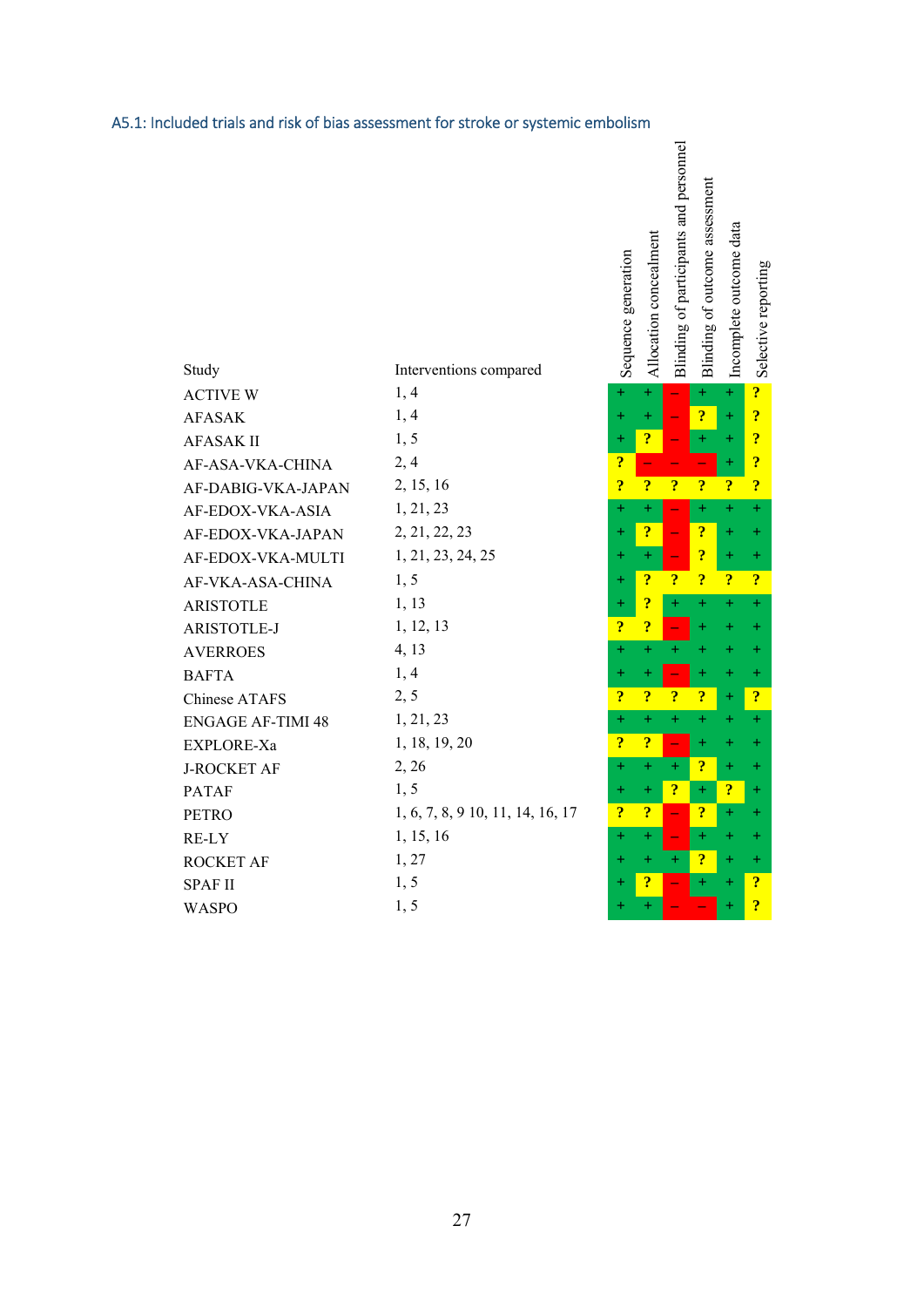### A5.2: Included trials and risk of bias assessment for ischaemic stroke

| Study                    | Interventions compared | $S_{\mathcal{C}}$       | $\overline{A}$          | Бİ                       | Бİ                      | $\overline{a}$          | $\frac{1}{6}$           |
|--------------------------|------------------------|-------------------------|-------------------------|--------------------------|-------------------------|-------------------------|-------------------------|
| <b>ACTIVE W</b>          | 1, 4                   | $\pm$                   | $+$                     |                          | $+$                     | $+$                     | $\ddot{\mathbf{?}}$     |
| AFASAK II                | 1, 5                   | $+$                     | $\ddot{?}$              | $\overline{\phantom{0}}$ | $\pm$                   | $\pm$                   | $\ddot{\bm{c}}$         |
| AF-ASA-VKA-CHINA         | 2, 4                   | $\overline{\mathbf{?}}$ |                         |                          |                         | $\pm$                   | $\ddot{\bm{c}}$         |
| AF-VKA-ASA-CHINA         | 1, 5                   | $+$                     | $\overline{\mathbf{r}}$ | $\overline{\mathbf{?}}$  | $\overline{?}$          | $\overline{?}$          | $\overline{\mathbf{?}}$ |
| <b>ARISTOTLE</b>         | 1, 13                  | $+$                     | ?                       | $+$                      |                         |                         | $\overline{+}$          |
| <b>ARISTOTLE-J</b>       | 1, 12, 13              | $\overline{\mathbf{r}}$ | $\cdot$                 |                          | $+$                     |                         | $\ddot{}$               |
| <b>AVERROES</b>          | 4, 13                  | $\div$                  | $+$                     |                          |                         |                         | $+$                     |
| <b>ENGAGE AF-TIMI 48</b> | 1, 21, 23              | $\pm$                   | $\pm$                   |                          |                         |                         | $\overline{+}$          |
| EXPLORE-Xa               | 1, 18, 19, 20          | $\overline{\mathbf{?}}$ | $\overline{?}$          |                          | $+$                     |                         | $\pm$                   |
| <b>J-ROCKET AF</b>       | 2, 26                  | $\pm$                   | $+$                     | $+$                      | $\overline{\mathbf{r}}$ | $\pm$                   | $\pm$                   |
| PATAF                    | 1, 5                   | $\pm$                   | $+$                     | $\overline{?}$           | $+$                     | $\overline{\mathbf{r}}$ | $\ddot{}$               |
| RE-LY                    | 1, 15, 16              | $\pm$                   | $+$                     |                          | $\pm$                   |                         | $\ddot{}$               |
| ROCKET AF                | 1, 27                  | $\pm$                   | $\pm$                   | $+$                      | $\boldsymbol{?}$        | $\pm$                   | $\pm$                   |
| SPAF II                  | 1, 5                   | $+$                     | $\ddot{?}$              |                          | $+$                     |                         | $\overline{\mathbf{?}}$ |

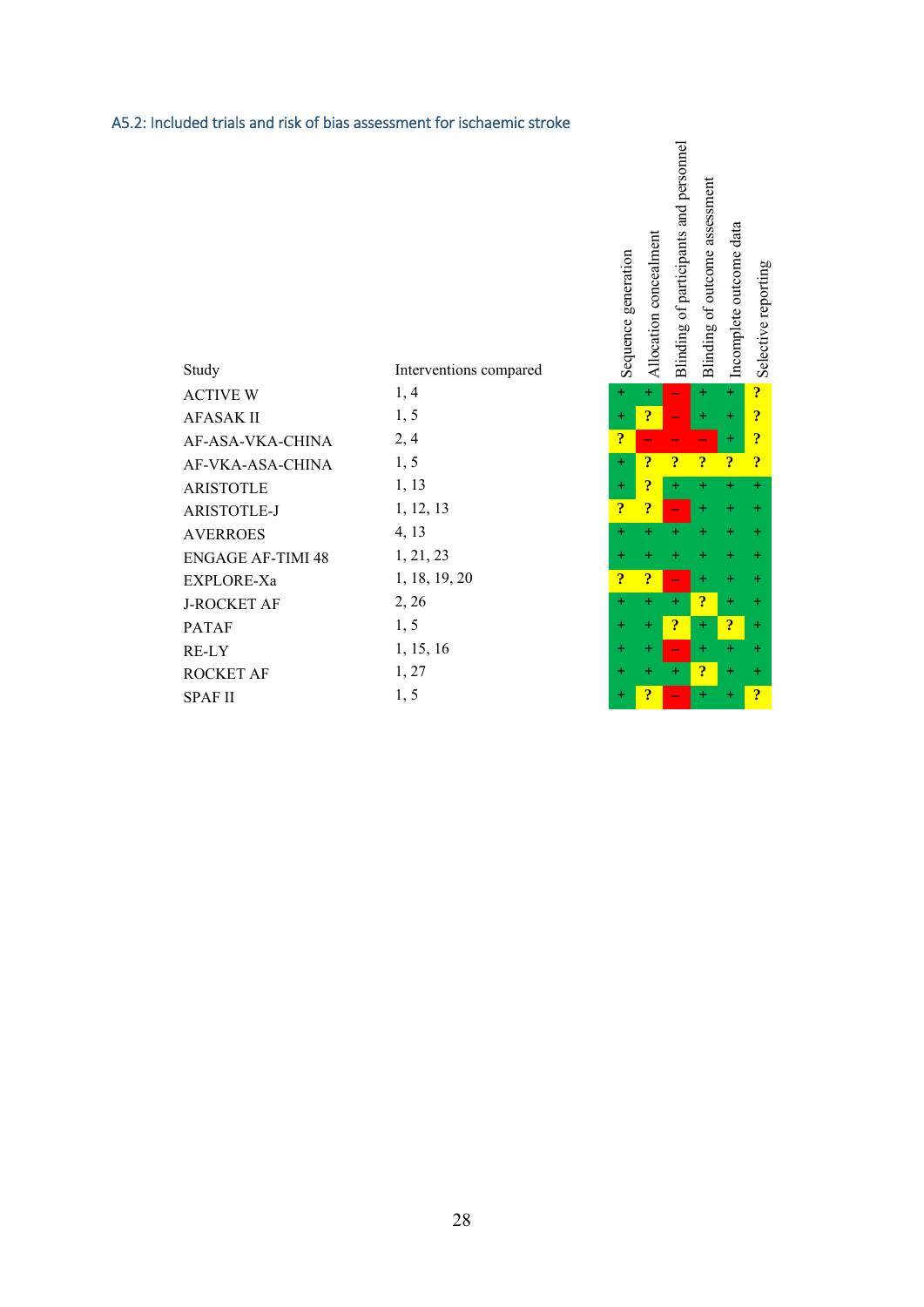### Blinding of participants and personnel Blinding of participants and personnel Blinding of outcome assessment Blinding of outcome assessment Incomplete outcome data Incomplete outcome data Allocation concealment Allocation concealment Sequence generation Sequence generation Interventions Study compared ACTIVE W 1, 4 **+ + – + + ?** AFASAK II 1, 5 **+ ? – + + ?** AF-ASA-VKA-CHINA 2, 4 **? – – – + ?** AF-EDOX-VKA-MULTI 1, 21, 23, 24, 25 **+ + – ? + +** ARISTOTLE 1, 13 **+ ? + + + + ARISTOTLE-J** 1, 12, 13 **? ?** AVERROES 4, 13 **+ + + + + +** BAFTA 1, 4 **+ + – + + +** ENGAGE AF-TIMI 48 1, 21, 23 **+ + + + + + EXPLORE-Xa** 1, 18, 19, 20 **???**  $J-ROCKET AF$  2, 26 + +  $+$   $+$  2 PATAF 1, 5 **+ + ? + ? +** RE-LY 1, 15, 16 **+ + – + + +** ROCKET AF 1, 27 **+ + + ? + +** SPAF II 1, 5 **+ ?**  $-$  **+ ?**

Selective reporting

Selective reporting

#### A5.3: Included trials and risk of bias assessment for myocardial infarction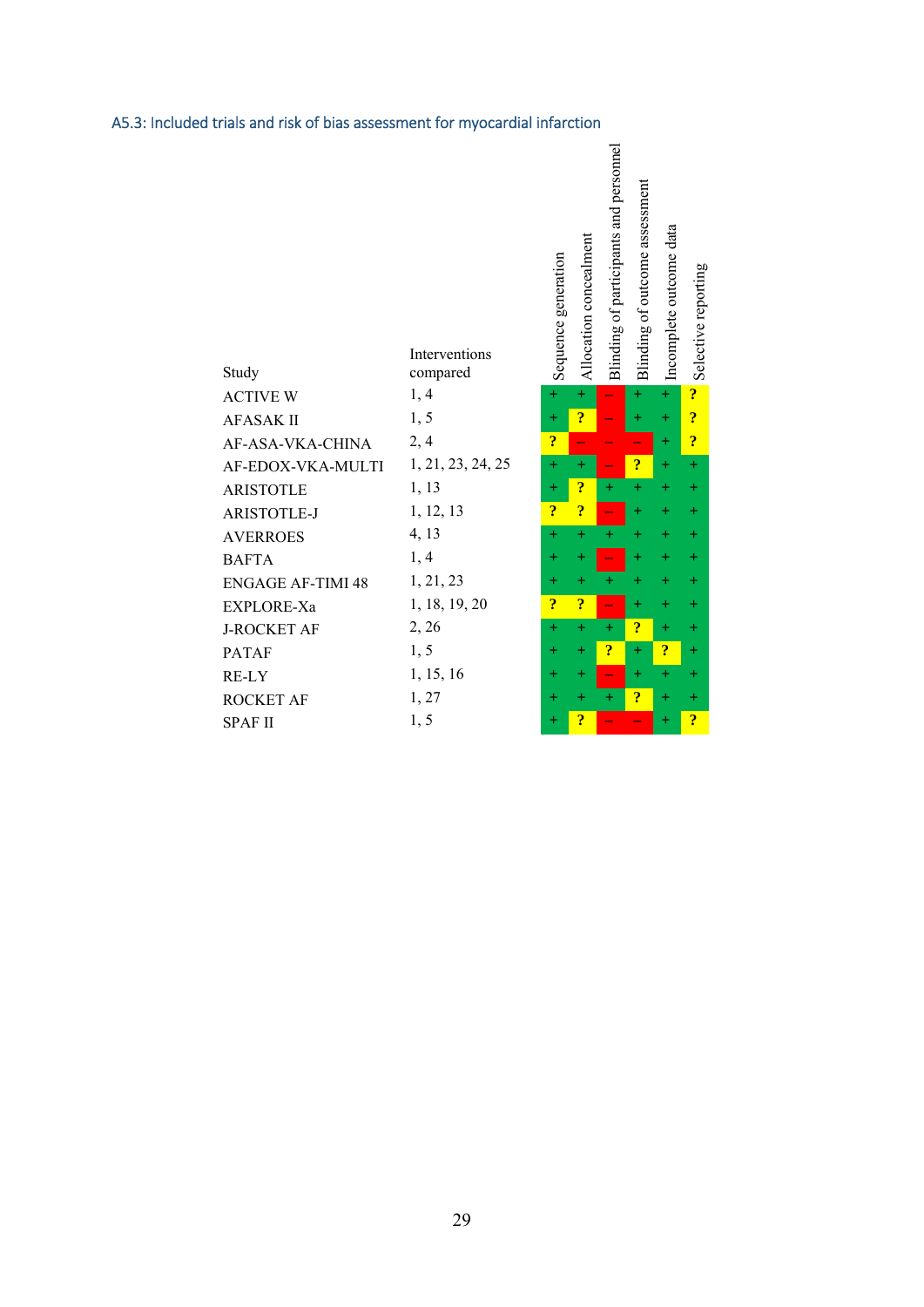|  | A5.4: Included trials and risk of bias assessment for all-cause mortality |
|--|---------------------------------------------------------------------------|
|--|---------------------------------------------------------------------------|

| Study                    | Interventions<br>compared | Sequence generation     | Allocation concealment  | Blinding of participants and personnel | Blinding of outcome assessment | Incomplete outcome data | Selective reporting     |
|--------------------------|---------------------------|-------------------------|-------------------------|----------------------------------------|--------------------------------|-------------------------|-------------------------|
| <b>ACTIVE W</b>          | 1, 4                      | $\ddot{}$               | $\ddot{}$               | ÷,                                     | $\ddot{}$                      | $\ddot{}$               | $\ddot{\mathbf{?}}$     |
| <b>AFASAK</b>            | 1, 4                      | $\ddot{}$               | $\ddot{}$               |                                        | $\ddot{\mathbf{c}}$            | $\ddot{}$               | $\ddot{\mathbf{c}}$     |
| <b>AFASAK II</b>         | 1, 5                      | $\ddot{}$               | $\ddot{\bm{c}}$         |                                        | $\ddot{}$                      | $\pm$                   | $\ddot{\mathbf{c}}$     |
| AF-ASA-VKA-CHINA         | 2,4                       | $\overline{\mathbf{?}}$ | ÷                       |                                        |                                | $\pm$                   | $\ddot{\mathbf{?}}$     |
| AF-VKA-ASA-CHINA         | 1, 5                      | $\ddot{}$               | $\ddot{?}$              | ۳                                      | $\overline{?}$                 | $\ddot{\mathbf{?}}$     | $\ddot{\mathbf{c}}$     |
| <b>ARISTOTLE</b>         | 1, 13                     | $\ddot{}$               | $\ddot{?}$              | $+$                                    | $\ddot{}$                      | $\ddot{}$               | $\ddot{}$               |
| <b>ARISTOTLE-J</b>       | 1, 12, 13                 | $\ddot{?}$              | $\overline{\cdot}$      | ÷                                      | $\ddot{}$                      | $\color{red}+$          | $\color{red}+$          |
| <b>AVERROES</b>          | 4, 13                     | $\ddot{}$               | $\ddot{}$               | $\ddot{}$                              | $\ddot{}$                      | $\pm$                   | $\pm$                   |
| <b>BAFTA</b>             | 1, 4                      | $\pm$                   | $\pm$                   | ÷                                      | $\pm$                          | $\pm$                   | $\pm$                   |
| <b>Chinese ATAFS</b>     | 2, 5                      | $\overline{\mathbf{?}}$ | $\overline{\mathbf{?}}$ | $\ddot{?}$                             | $\ddot{?}$                     | $\ddot{}$               | $\ddot{\mathbf{?}}$     |
| <b>ENGAGE AF-TIMI 48</b> | 1, 21, 23                 | $\ddot{}$               | $\ddot{}$               | $\ddot{}$                              | $\ddot{}$                      | $\pm$                   | $\ddot{}$               |
| EXPLORE-Xa               | 1, 18, 19, 20             | $\ddot{?}$              | $\ddot{\mathbf{?}}$     | ÷,                                     | $\ddot{}$                      | $^{+}$                  | $\boldsymbol{+}$        |
| <b>J-ROCKET AF</b>       | 2, 26                     | $\pm$                   | $\ddot{}$               | $+$                                    | $\overline{\mathbf{?}}$        | $\pm$                   | $\pm$                   |
| <b>PATAF</b>             | 1, 5                      | $+$                     | $+$                     | $\ddot{\bm{c}}$                        | $\ddot{}$                      | $\ddot{\cdot}$          | $\hspace{0.1mm} +$      |
| RE-LY                    | 1, 15, 16                 | $\pm$                   | $\ddot{}$               | ÷                                      | $\ddot{}$                      | $\ddot{}$               | $\hspace{0.1mm} +$      |
| <b>ROCKET AF</b>         | 1,27                      | $\ddot{}$               | $\ddot{}$               | $+$                                    | $+$                            | $\ddot{}$               | $\color{red}+$          |
| <b>SPAF II</b>           | 1, 5                      | $\pm$                   | $\ddot{\mathbf{?}}$     |                                        |                                | $\ddot{}$               | $\ddot{\mathbf{3}}$     |
| <b>WASPO</b>             | 1, 5                      | $\pm$                   | $\ddot{}$               |                                        |                                | $\pm$                   | $\overline{\mathbf{?}}$ |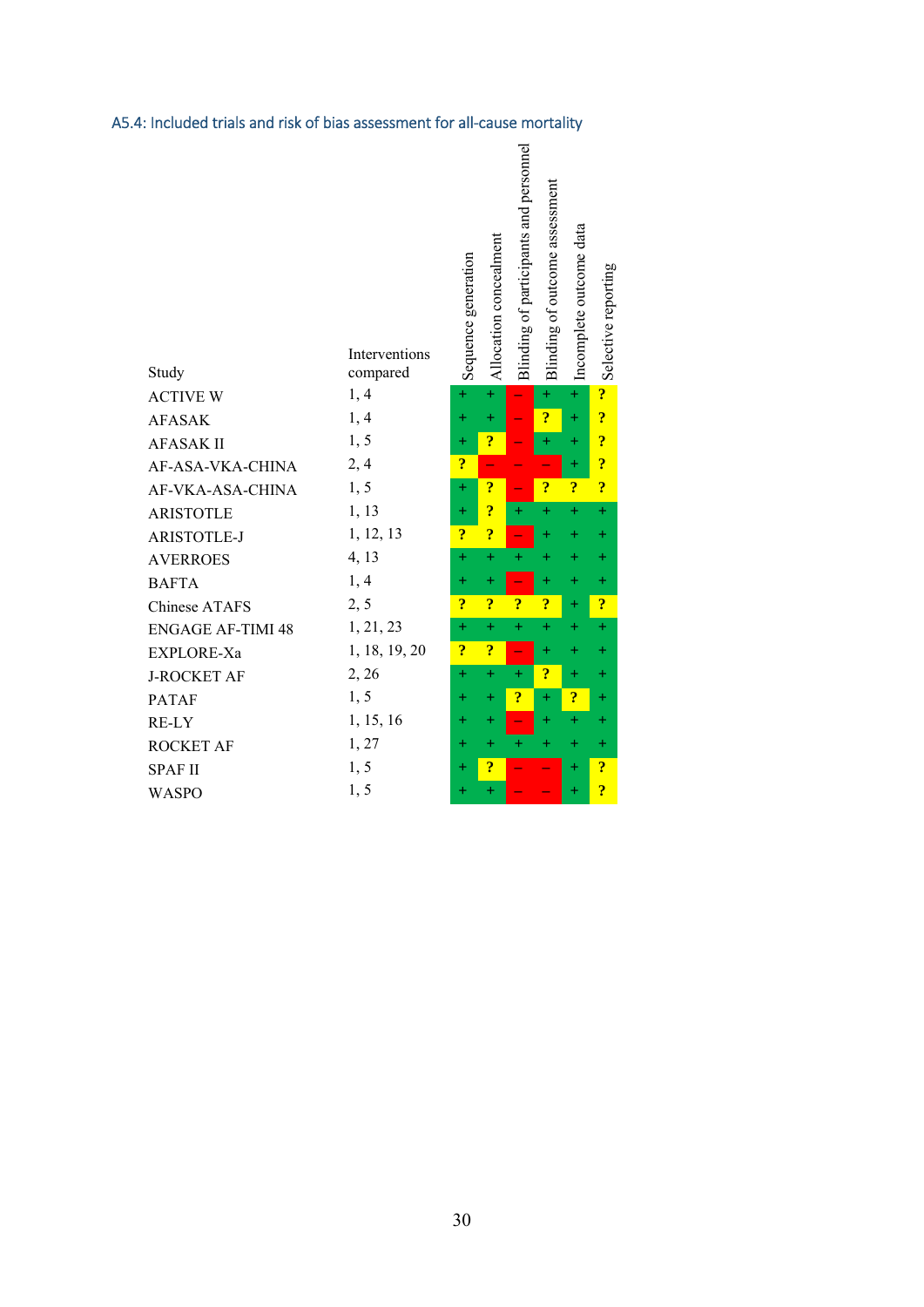## A5.5: Included trials and risk of bias assessment for major bleeding

| Study                    | Interventions compared           | Sequence                | Allocation              | 0<br><b>Blinding</b>     | 0<br>Blinding           | Incomplete              | Salactiva               |
|--------------------------|----------------------------------|-------------------------|-------------------------|--------------------------|-------------------------|-------------------------|-------------------------|
| <b>ACTIVE W</b>          | 1, 4                             | $+$                     | $+$                     |                          | $+$                     | $+$                     | $\overline{\mathbf{?}}$ |
| <b>AFASAK II</b>         | 1, 5                             | $+$                     | $\overline{\mathbf{?}}$ |                          | $\pm$                   | $+$                     | $\ddot{?}$              |
| AF-ASA-VKA-CHINA         | 2, 4                             | ?                       |                         |                          |                         | $+$                     | $\overline{\mathbf{?}}$ |
| AF-DABIG-VKA-JAPAN       | 2, 15, 16                        | ?                       | $\overline{\mathbf{?}}$ | $\overline{?}$           | $\overline{\mathbf{?}}$ | $\overline{\mathbf{?}}$ | $\overline{\cdot}$      |
| AF-EDOX-VKA-ASIA         | 1, 21, 23                        | $+$                     | $+$                     |                          | $+$                     | $+$                     | $+$                     |
| AF-EDOX-VKA-JAPAN        | 2, 21, 22, 23                    | $+$                     | $\overline{\mathbf{?}}$ |                          | ?                       | $+$                     | $+$                     |
| AF-EDOX-VKA-MULTI        | 1, 21, 23, 24, 25                | $+$                     | $+$                     |                          | $\pm$                   | $+$                     | $+$                     |
| AF-VKA-ASA-CHINA         | 1, 5                             | $+$                     | $\overline{\mathbf{r}}$ | $\overline{\phantom{0}}$ | $\overline{?}$          | $\overline{\mathbf{?}}$ | $\overline{?}$          |
| <b>ARISTOTLE</b>         | 1, 13                            | $+$                     | $\overline{\mathbf{?}}$ | $+$                      | $+$                     | $\ddot{\mathbf{3}}$     | $+$                     |
| <b>ARISTOTLE-J</b>       | 1, 12, 13                        | ?                       | $\boldsymbol{?}$        |                          | $+$                     | $+$                     | $+$                     |
| <b>AVERROES</b>          | 4, 13                            | $+$                     | $+$                     | $+$                      | $+$                     | $\pm$                   | $+$                     |
| <b>BAFTA</b>             | 1, 4                             | $+$                     | $+$                     |                          | $+$                     | $+$                     | $+$                     |
| <b>ENGAGE AF-TIMI 48</b> | 1, 21, 23                        | $+$                     | $\pm$                   |                          | $+$                     | $+$                     | $+$                     |
| EXPLORE-Xa               | 1, 18, 19, 20                    | $\overline{\mathbf{?}}$ | $\ddot{?}$              |                          | $+$                     | $+$                     | $+$                     |
| <b>PETRO</b>             | 1, 6, 7, 8, 9 10, 11, 14, 16, 17 | $\overline{\mathbf{r}}$ | $\overline{\mathbf{r}}$ |                          | $+$                     | $\pm$                   | $\pm$                   |
| RE-LY                    | 1, 15, 16                        | $+$                     | $+$                     |                          | $+$                     | $+$                     | $\pm$                   |
| <b>ROCKET AF</b>         | 1, 27                            | $+$                     | $\pm$                   | $+$                      | $\boldsymbol{v}$        | $+$                     | $+$                     |
| <b>WASPO</b>             | 1, 5                             | $+$                     | $+$                     |                          |                         | $+$                     | $\overline{\cdot}$      |

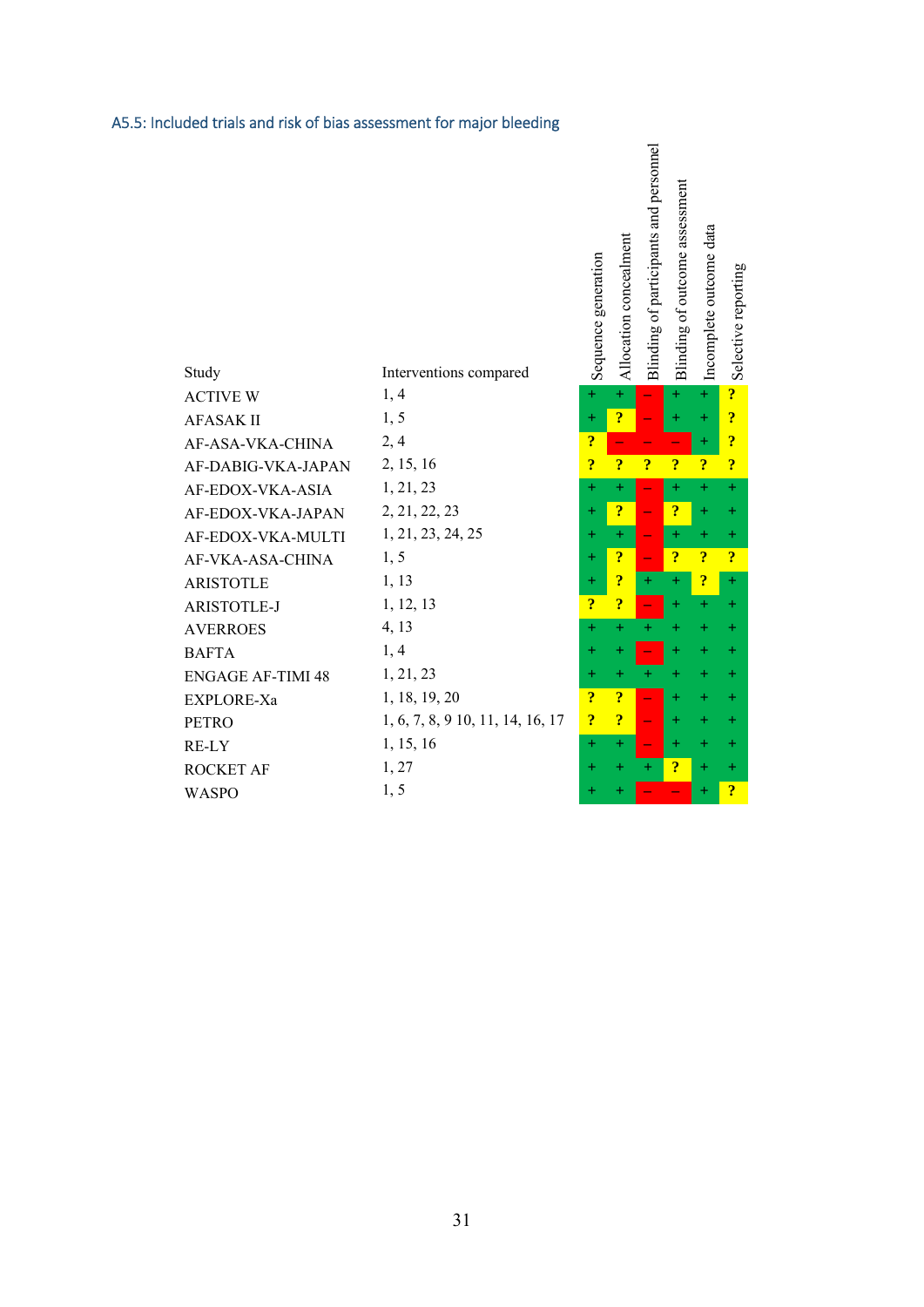| Study                    | Interventions<br>compared | generation<br>Sequence | Allocation concealment | personnel<br>participants and<br>$\sigma$<br>Blinding | assessment<br>of outcome<br>Blinding | Incomplete outcome data |   |
|--------------------------|---------------------------|------------------------|------------------------|-------------------------------------------------------|--------------------------------------|-------------------------|---|
| <b>AFASAK II</b>         | 1, 5                      | $\ddot{}$              | P                      | -                                                     | ÷                                    | ÷                       | 7 |
| <b>ARISTOTLE</b>         | 1, 13                     | $\ddot{}$              | P                      | ÷                                                     | ÷                                    | ?                       | ł |
| <b>AVERROES</b>          | 4, 13                     | ÷                      | ÷                      | ÷                                                     | ÷                                    | ÷                       |   |
| <b>ENGAGE AF-TIMI 48</b> | 1, 21, 23                 | ÷                      | ÷                      | ÷                                                     | ÷                                    | ÷                       |   |
| RE-LY                    | 1, 15, 16                 | ÷                      | ÷                      | -                                                     | ÷                                    | ÷                       | 4 |
| <b>J-ROCKET AF</b>       | 2, 26                     | ÷                      | ÷                      | ÷                                                     | P                                    | ÷                       |   |
| <b>ROCKET AF</b>         | 1, 27                     | ÷                      | ÷                      | ÷                                                     | P                                    | ÷                       |   |
| <b>SPAF II</b>           | 1, 5                      | ÷                      | P                      | -                                                     | $\overline{\phantom{a}}$             | ÷                       | P |

Selective reporting

# A5.6: Included trials and risk of bias assessment for intracranial bleeding